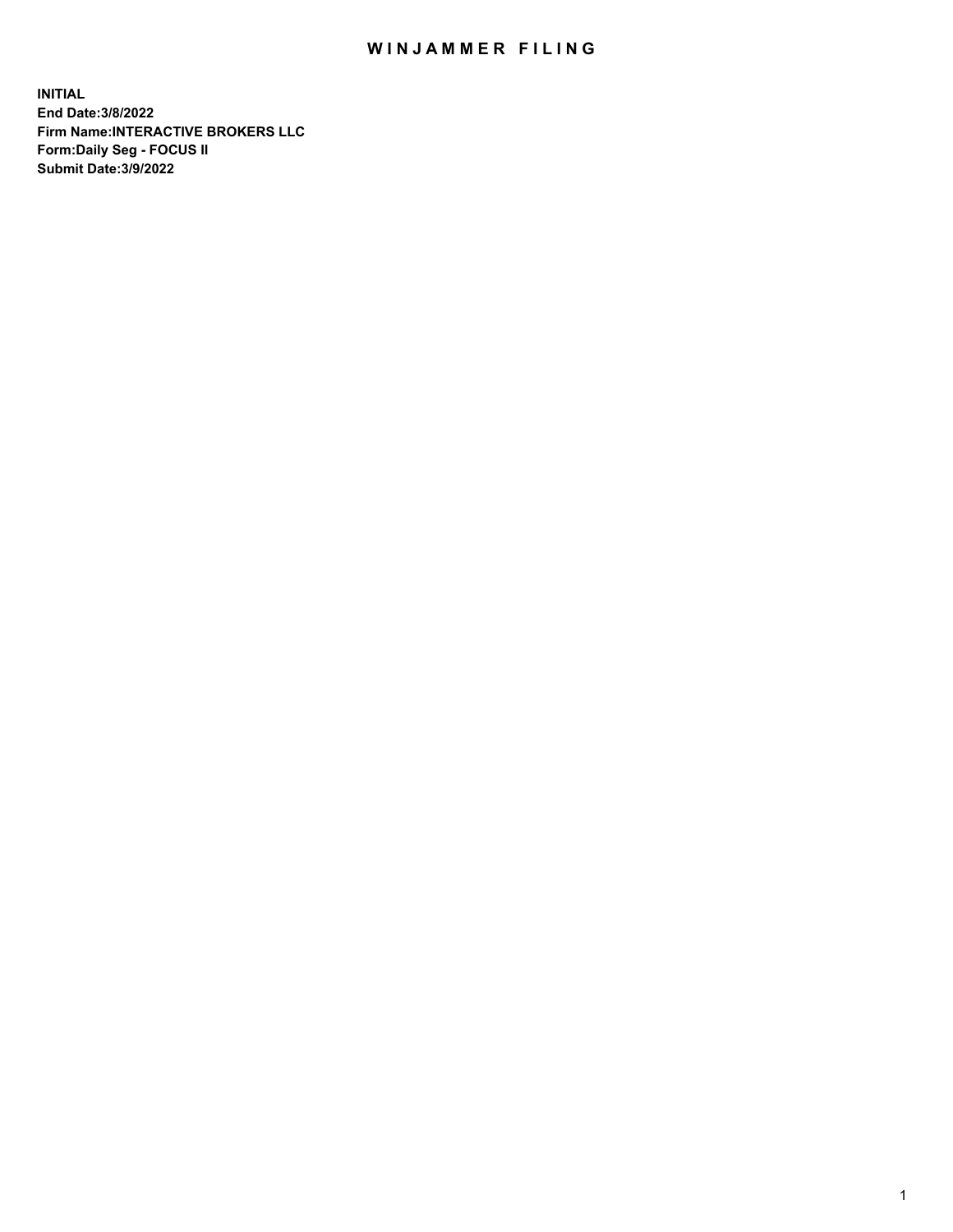**INITIAL End Date:3/8/2022 Firm Name:INTERACTIVE BROKERS LLC Form:Daily Seg - FOCUS II Submit Date:3/9/2022 Daily Segregation - Cover Page**

| Name of Company                                                                                                                                                                                                                                                                                                                | <b>INTERACTIVE BROKERS LLC</b>                                                                 |
|--------------------------------------------------------------------------------------------------------------------------------------------------------------------------------------------------------------------------------------------------------------------------------------------------------------------------------|------------------------------------------------------------------------------------------------|
| <b>Contact Name</b>                                                                                                                                                                                                                                                                                                            | James Menicucci                                                                                |
| <b>Contact Phone Number</b>                                                                                                                                                                                                                                                                                                    | 203-618-8085                                                                                   |
| <b>Contact Email Address</b>                                                                                                                                                                                                                                                                                                   | jmenicucci@interactivebrokers.c<br>om                                                          |
| FCM's Customer Segregated Funds Residual Interest Target (choose one):<br>a. Minimum dollar amount: ; or<br>b. Minimum percentage of customer segregated funds required:% ; or<br>c. Dollar amount range between: and; or<br>d. Percentage range of customer segregated funds required between: % and %.                       | $\overline{\mathbf{0}}$<br>$\overline{\mathbf{0}}$<br>155,000,000 245,000,000<br><u>00</u>     |
| FCM's Customer Secured Amount Funds Residual Interest Target (choose one):<br>a. Minimum dollar amount: ; or<br>b. Minimum percentage of customer secured funds required:% ; or<br>c. Dollar amount range between: and; or<br>d. Percentage range of customer secured funds required between:% and%.                           | $\overline{\mathbf{0}}$<br>$\overline{\mathbf{0}}$<br>80,000,000 120,000,000<br>0 <sub>0</sub> |
| FCM's Cleared Swaps Customer Collateral Residual Interest Target (choose one):<br>a. Minimum dollar amount: ; or<br>b. Minimum percentage of cleared swaps customer collateral required:% ; or<br>c. Dollar amount range between: and; or<br>d. Percentage range of cleared swaps customer collateral required between:% and%. | $\frac{0}{0}$<br>0 <sub>0</sub><br>0 <sub>0</sub>                                              |

Attach supporting documents CH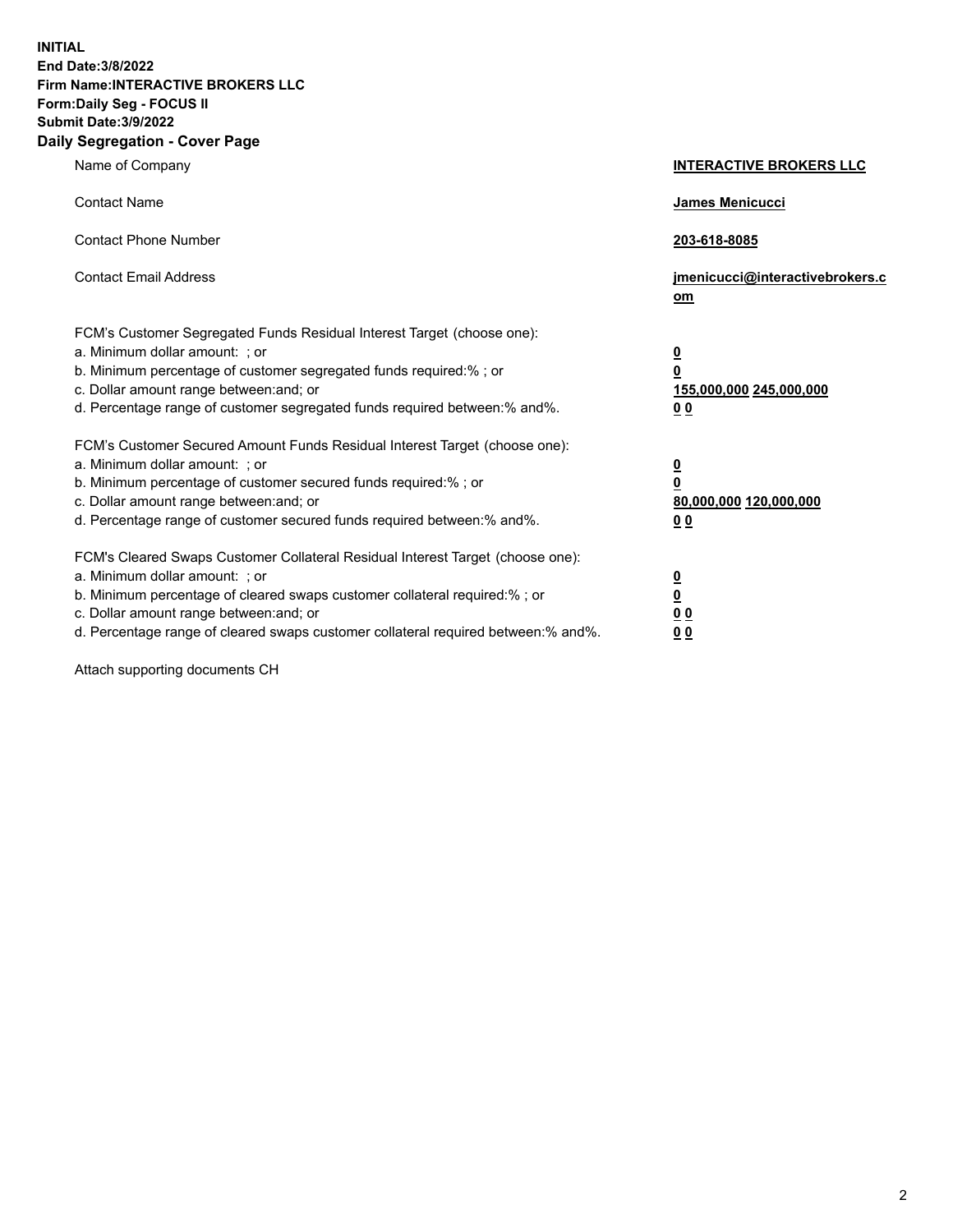**INITIAL End Date:3/8/2022 Firm Name:INTERACTIVE BROKERS LLC Form:Daily Seg - FOCUS II Submit Date:3/9/2022 Daily Segregation - Secured Amounts**

|     | Foreign Futures and Foreign Options Secured Amounts                                         |                                   |
|-----|---------------------------------------------------------------------------------------------|-----------------------------------|
|     | Amount required to be set aside pursuant to law, rule or regulation of a foreign            | $0$ [7305]                        |
|     | government or a rule of a self-regulatory organization authorized thereunder                |                                   |
| 1.  | Net ledger balance - Foreign Futures and Foreign Option Trading - All Customers             |                                   |
|     | A. Cash                                                                                     | 516, 352, 677 [7315]              |
|     | B. Securities (at market)                                                                   | $0$ [7317]                        |
| 2.  | Net unrealized profit (loss) in open futures contracts traded on a foreign board of trade   | -38,849,895 [7325]                |
| 3.  | Exchange traded options                                                                     |                                   |
|     | a. Market value of open option contracts purchased on a foreign board of trade              | 86,173 [7335]                     |
|     | b. Market value of open contracts granted (sold) on a foreign board of trade                | -27,929 [7337]                    |
| 4.  | Net equity (deficit) (add lines 1.2. and 3.)                                                | 477,561,026 [7345]                |
| 5.  | Account liquidating to a deficit and account with a debit balances - gross amount           | 15,546 [7351]                     |
|     | Less: amount offset by customer owned securities                                            | 0 [7352] 15,546 [7354]            |
| 6.  | Amount required to be set aside as the secured amount - Net Liquidating Equity              | 477,576,572 [7355]                |
|     | Method (add lines 4 and 5)                                                                  |                                   |
| 7.  | Greater of amount required to be set aside pursuant to foreign jurisdiction (above) or line | 477,576,572 [7360]                |
|     | 6.                                                                                          |                                   |
|     | FUNDS DEPOSITED IN SEPARATE REGULATION 30.7 ACCOUNTS                                        |                                   |
| 1.  | Cash in banks                                                                               |                                   |
|     | A. Banks located in the United States                                                       | 36,778,172 [7500]                 |
|     | B. Other banks qualified under Regulation 30.7                                              | 0 [7520] 36,778,172 [7530]        |
| 2.  | Securities                                                                                  |                                   |
|     | A. In safekeeping with banks located in the United States                                   | 422,428,900 [7540]                |
|     | B. In safekeeping with other banks qualified under Regulation 30.7                          | 0 [7560] 422,428,900 [7570]       |
| 3.  | Equities with registered futures commission merchants                                       |                                   |
|     | A. Cash                                                                                     | $0$ [7580]                        |
|     | <b>B.</b> Securities                                                                        | $0$ [7590]                        |
|     | C. Unrealized gain (loss) on open futures contracts                                         | $0$ [7600]                        |
|     | D. Value of long option contracts                                                           | $0$ [7610]                        |
|     | E. Value of short option contracts                                                          | 0 [7615] 0 [7620]                 |
| 4.  | Amounts held by clearing organizations of foreign boards of trade                           |                                   |
|     | A. Cash                                                                                     | $0$ [7640]                        |
|     | <b>B.</b> Securities                                                                        | $0$ [7650]                        |
|     | C. Amount due to (from) clearing organization - daily variation                             | $0$ [7660]                        |
|     | D. Value of long option contracts                                                           | $0$ [7670]                        |
|     | E. Value of short option contracts                                                          | 0 [7675] 0 [7680]                 |
| 5.  | Amounts held by members of foreign boards of trade                                          |                                   |
|     | A. Cash                                                                                     | 168,350,363 [7700]                |
|     | <b>B.</b> Securities                                                                        | $0$ [7710]                        |
|     | C. Unrealized gain (loss) on open futures contracts                                         | -15,798,302 [7720]                |
|     | D. Value of long option contracts                                                           | 86,173 [7730]                     |
|     | E. Value of short option contracts                                                          | -27,929 [7735] 152,610,305 [7740] |
| 6.  | Amounts with other depositories designated by a foreign board of trade                      | $0$ [7760]                        |
| 7.  | Segregated funds on hand                                                                    | $0$ [7765]                        |
| 8.  | Total funds in separate section 30.7 accounts                                               | 611,817,377 [7770]                |
| 9.  | Excess (deficiency) Set Aside for Secured Amount (subtract line 7 Secured Statement         | 134,240,805 [7380]                |
|     | Page 1 from Line 8)                                                                         |                                   |
| 10. | Management Target Amount for Excess funds in separate section 30.7 accounts                 | 80,000,000 [7780]                 |
| 11. | Excess (deficiency) funds in separate 30.7 accounts over (under) Management Target          | 54,240,805 [7785]                 |
|     |                                                                                             |                                   |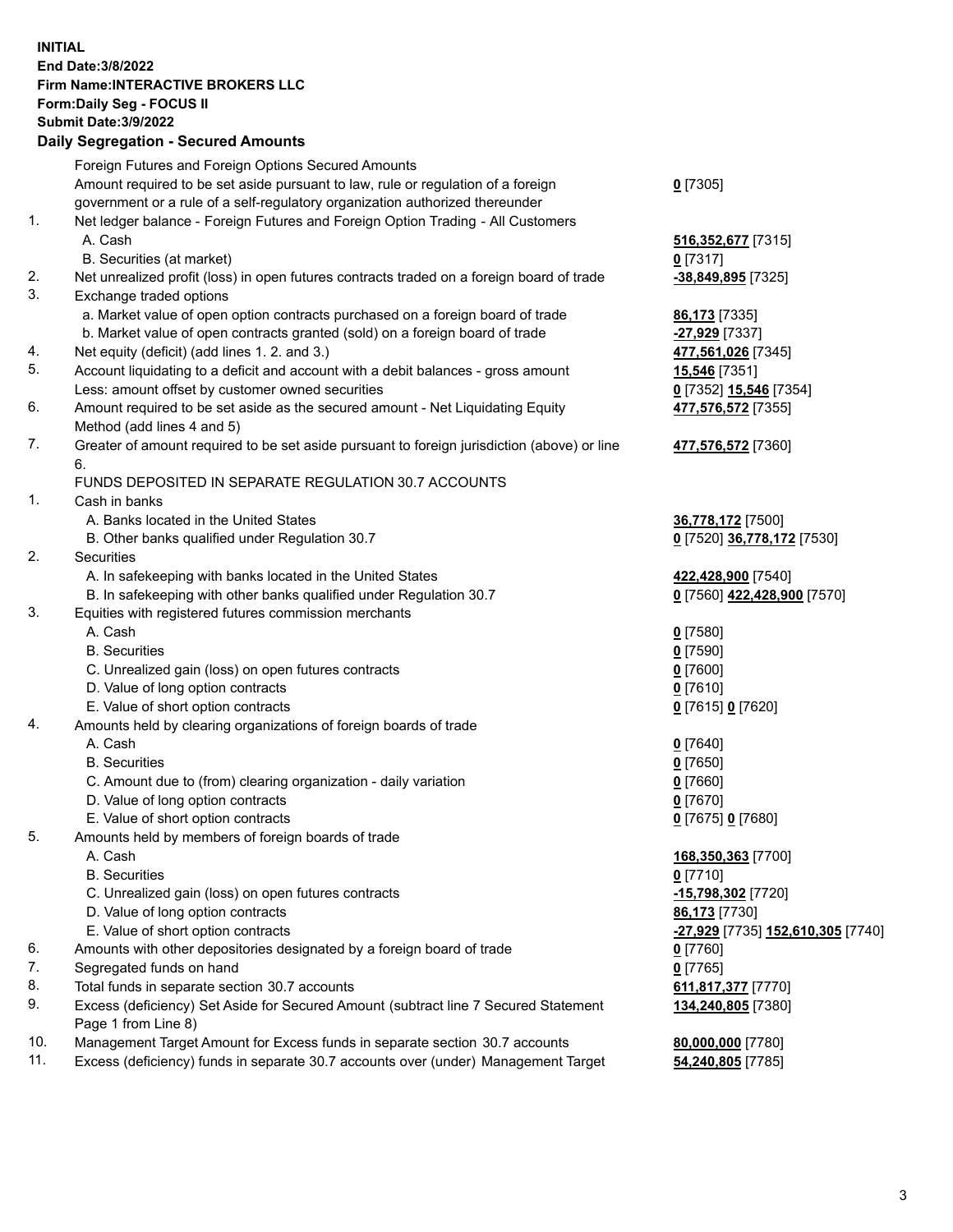**INITIAL End Date:3/8/2022 Firm Name:INTERACTIVE BROKERS LLC Form:Daily Seg - FOCUS II Submit Date:3/9/2022 Daily Segregation - Segregation Statement** SEGREGATION REQUIREMENTS(Section 4d(2) of the CEAct) 1. Net ledger balance A. Cash **8,176,310,369** [7010] B. Securities (at market) **0** [7020] 2. Net unrealized profit (loss) in open futures contracts traded on a contract market **432,783,704** [7030] 3. Exchange traded options A. Add market value of open option contracts purchased on a contract market **1,153,671,749** [7032] B. Deduct market value of open option contracts granted (sold) on a contract market **-1,031,818,246** [7033] 4. Net equity (deficit) (add lines 1, 2 and 3) **8,730,947,576** [7040] 5. Accounts liquidating to a deficit and accounts with debit balances - gross amount **1,143,484** [7045] Less: amount offset by customer securities **0** [7047] **1,143,484** [7050] 6. Amount required to be segregated (add lines 4 and 5) **8,732,091,060** [7060] FUNDS IN SEGREGATED ACCOUNTS 7. Deposited in segregated funds bank accounts A. Cash **1,153,696,811** [7070] B. Securities representing investments of customers' funds (at market) **5,318,314,260** [7080] C. Securities held for particular customers or option customers in lieu of cash (at market) **0** [7090] 8. Margins on deposit with derivatives clearing organizations of contract markets A. Cash **1,364,429,292** [7100] B. Securities representing investments of customers' funds (at market) **1,064,890,763** [7110] C. Securities held for particular customers or option customers in lieu of cash (at market) **0** [7120] 9. Net settlement from (to) derivatives clearing organizations of contract markets **-29,349,293** [7130] 10. Exchange traded options A. Value of open long option contracts **1,153,671,749** [7132] B. Value of open short option contracts **-1,031,818,246** [7133] 11. Net equities with other FCMs A. Net liquidating equity **0** [7140] B. Securities representing investments of customers' funds (at market) **0** [7160] C. Securities held for particular customers or option customers in lieu of cash (at market) **0** [7170] 12. Segregated funds on hand **0** [7150] 13. Total amount in segregation (add lines 7 through 12) **8,993,835,336** [7180] 14. Excess (deficiency) funds in segregation (subtract line 6 from line 13) **261,744,276** [7190] 15. Management Target Amount for Excess funds in segregation **155,000,000** [7194] 16. Excess (deficiency) funds in segregation over (under) Management Target Amount Excess **106,744,276** [7198]